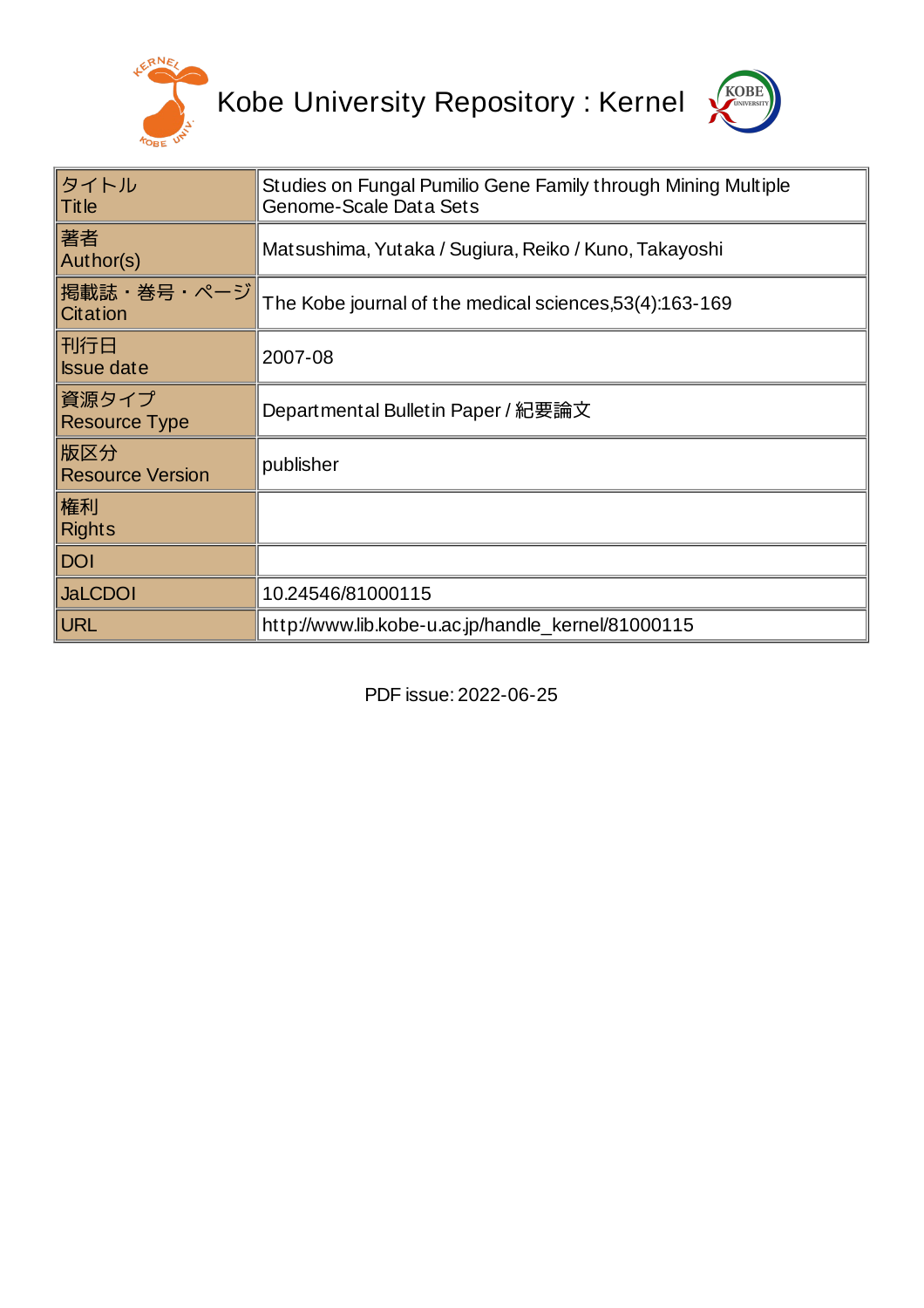# Studies on Fungal Pumilio Gene Family through Mining Multiple Genome-Scale Data Sets

# YUTAKA MATSUSHIMA<sup>1</sup>, REIKO SUGIURA<sup>2</sup> and TAKAYOSHI KUNO<sup>1</sup>

*1 Department of Genome Sciences, Kobe University Graduate School of Medicine, Kobe 650-0017, Japan, <sup>2</sup> Laboratory of Molecular Pharmacogenomics, School of Pharmaceutical Sciences, Kinki University, Higashi-Osaka, 577-8502, Japan*

Received 1 March 2007 /Accepted 5 March 2007

**Key words**: Pumilio, fungi, RNA-binding protein, multi-genome analysis, public-access database, bioinformatics

**The genes belonging to Pumilio gene family of the fission yeast** *Schizosaccharomyces pombe* **(***S. pombe***) were compared with genome information of the several fungi and their functions have been inferred using public-access databases disclosed on the internet websites.** 

**The Pumilio-family genes are conserved from yeast to man and have been considered to suppress the expression of other genes by binding their specific target messenger RNAs. In** *S. pombe* **genome, nine genes belonging to Pumilio gene family were found and were clustered into four groups by homology of their amino acid sequences. Each gene has been analyzed to search 'close orthologue' in the genomes of** *Saccharomyces cerevisiae***,** *Candida parapsilosis***,** *Aspergillus fumigatus***,** *Phytophthora infestans***,** *Pneumocystis carinii* **and** *Neurospora crassa,* **using protein-protein blast P search.** 

**Consequently, we found several genes belonging to Pumilio gene family in the genomes of** *Saccharomyces cerevisiae***,** *Candida parapsilosis***, and** *Neurospora crassa.*  **Evolution and function of these genes can be expected from the analysis based on the molecular phylogenies.** 

Pumilio is an RNA-binding protein which associates with mRNA of the gene known as NANOS in *Drosophila* (1). It associates with the specific sequence of the nucleotide in 3'-UTR region of the mRNA. Pumilio-family proteins are conserved from yeast to man and have been postulated to bind specific sequences in mRNAs to regulate their translation or stability, or both. And such regulatory sequences have been identified in a wide variety of transcripts in numerous organisms, including mammals, *Drosophila melanogaster*, *Caenorhabditis elegans* and *Saccharomyces cerevesae* (*S*. *cerevisiae*) (for reviews see (2), (3)). Several types of RNA-binding proteins have been shown to regulate their target genes by biding to the 3'-UTR control elements in a sequence-specific manner (for review see (4)), although the mechanisms by which these RNA-binding proteins lead to functional changes in the behavior of the mRNAs remain largely unknown.

The Pumilio gene family of the fission yeast *Schizosaccharomyces pombe* (*S*. *pombe*) may also take part in control of translation of a specific gene by binding the transcript relating to the gene. The nine Pumilio-family genes exist in the genome of the fission yeast.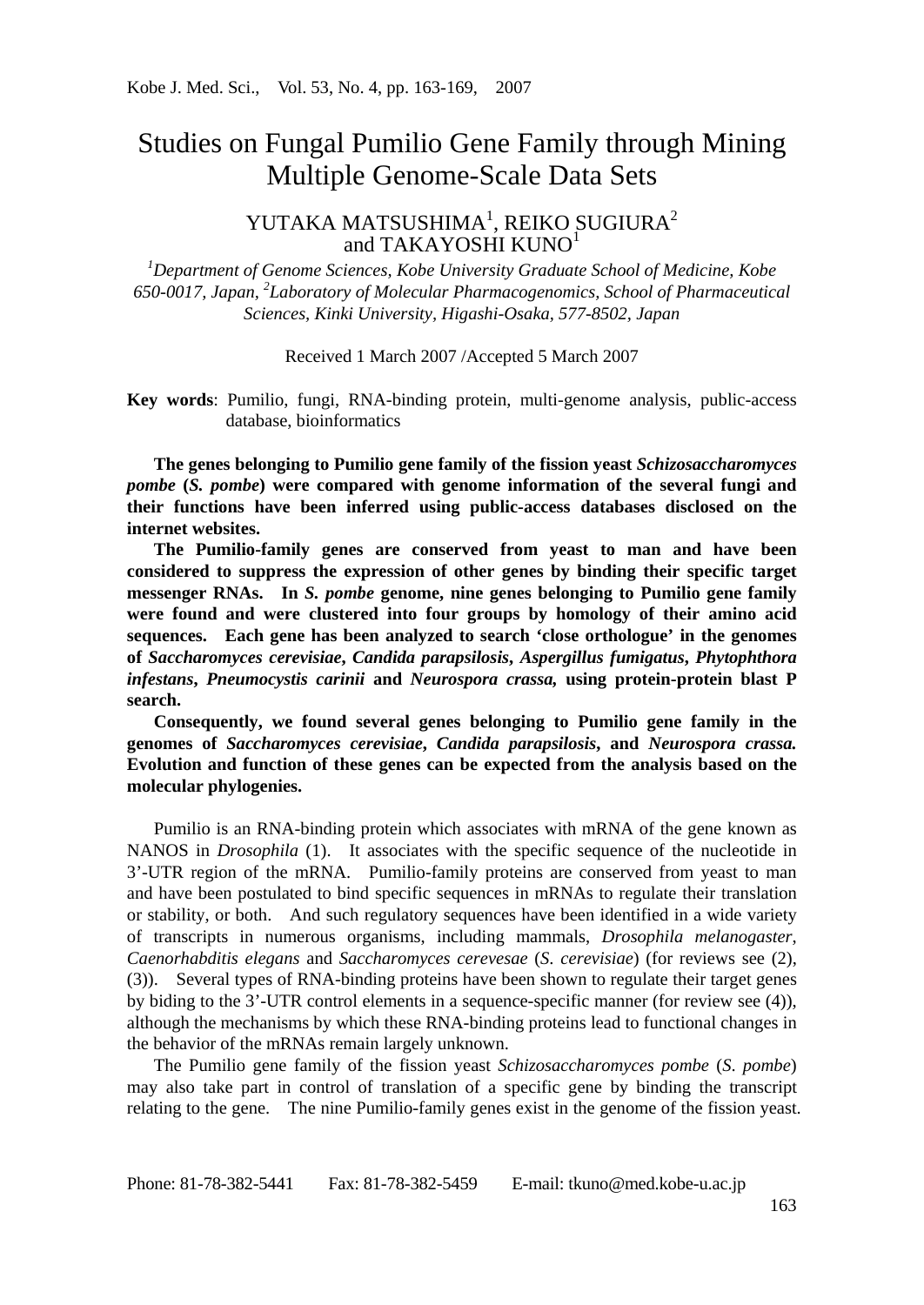## *Y. MATSUSHIMA et al.*

These were divided into several groups by homology clustering based on their amino acid sequences.

In the present study, we compared all the genes belonging to Pumilio gene family with the whole genome information of six fungi, and were successful to get useful information on their evolution and function.

## **MATERIALS AND METHODS**

**Definition of the Pumilio-family genes in** *S. pombe* **genome***.* We extracted the Pumilio-family genes of *S. pombe* from the gene database of the Sanger Institute (http://www.sanger.ac.uk) with keyword search for annotations. We defined a gene that was annotated as 'Pumilio' in this database was the gene belonging to Pumilio gene family.

**Clustering of the Pumilio gene family of** *S. pombe***.** We clustered the Pumilio-family genes in *S. pombe* genome into several groups by their homology and drew the phylogram of the Pumilio-family genes with ClustalW (5) in the websites of GeneBee (http://www.genebee.msu.su/ge

nebee.html).

**Search for orthologues of the Pumilio gene family of** *S. pombe* **in the fungal genomes.** SGDTM *Saccharomyces* Genome Database was used for *S*. *cerevisiae* (budding yeast). The gene database of the Sanger Institute was used for *Candida parapsilosis* (*C*. *parapsilosis*, pathogenic yeast), *Aspergillus fumigatus* (*A*. *fumigatus*, filamentous fungus), *Phytophthora infestans* (*P*. *infestans*, plant pathogenic fungus), and *Pneumocystis carinii* (*P*. *carinii*, pathogenic filamentous fungus). *Neurospora crassa* Database for *Neurospora crassa* (*N*. *crassa*, filamentous fungus). We summarize the databases used in this study in Table 1.

Protein-protein blast P search (6) was done over the gene databases for the above-mentioned organisms. The threshold of P(N) value for 'orthologue' was set at less than  $1.0^{-10}$ . A gene in the fungal genomes, of which P(N) value of protein-protein blast P search score with the Pumilio-famiily genes in *S. pombe* genome was less than the threshold, was defined as a 'orthologue'.

| Organism        | <b>Database Name</b>                        | URL                                                                 |
|-----------------|---------------------------------------------|---------------------------------------------------------------------|
| S. pombe        | The Sanger Institute                        | http://www.sanger.ac.uk                                             |
| S. cerevisiae   | $SGD^{TM}$ Saccharomyces<br>Genome Database | http://www.yeastgenome.org                                          |
| C. parapsilosis | The Sanger Institute                        | http://www.sanger.ac.uk                                             |
| A. fumigatus    | The Sanger Institute                        | http://www.sanger.ac.uk                                             |
| P. infestans    | The Sanger Institute                        | http://www.sanger.ac.uk                                             |
| P. carinii      | The Sanger Institute                        | http://www.sanger.ac.uk                                             |
| N. crassa       | Neurospora crassa Database                  | http://www.broad.mit.edu/annotation/<br>genome/neurospora/Home.html |

Table 1. Databases used in this study

#### **RESULTS AND DISCUSSION**

**Pumilio-family genes in** *S. pombe* **genome***.* Nine genes were extracted from the gene database of the Sanger Institute with keyword search of 'Pumilio' for annotations.

**Clustering of the Pumilio gene family of** *S. pombe***.** We classified the nine genes of *S. pombe* into several groups by their homology using ClustalW (http://www.genebee.msu.su/g enebee.html). The result is shown in the Figure 1. It was categorized and classified into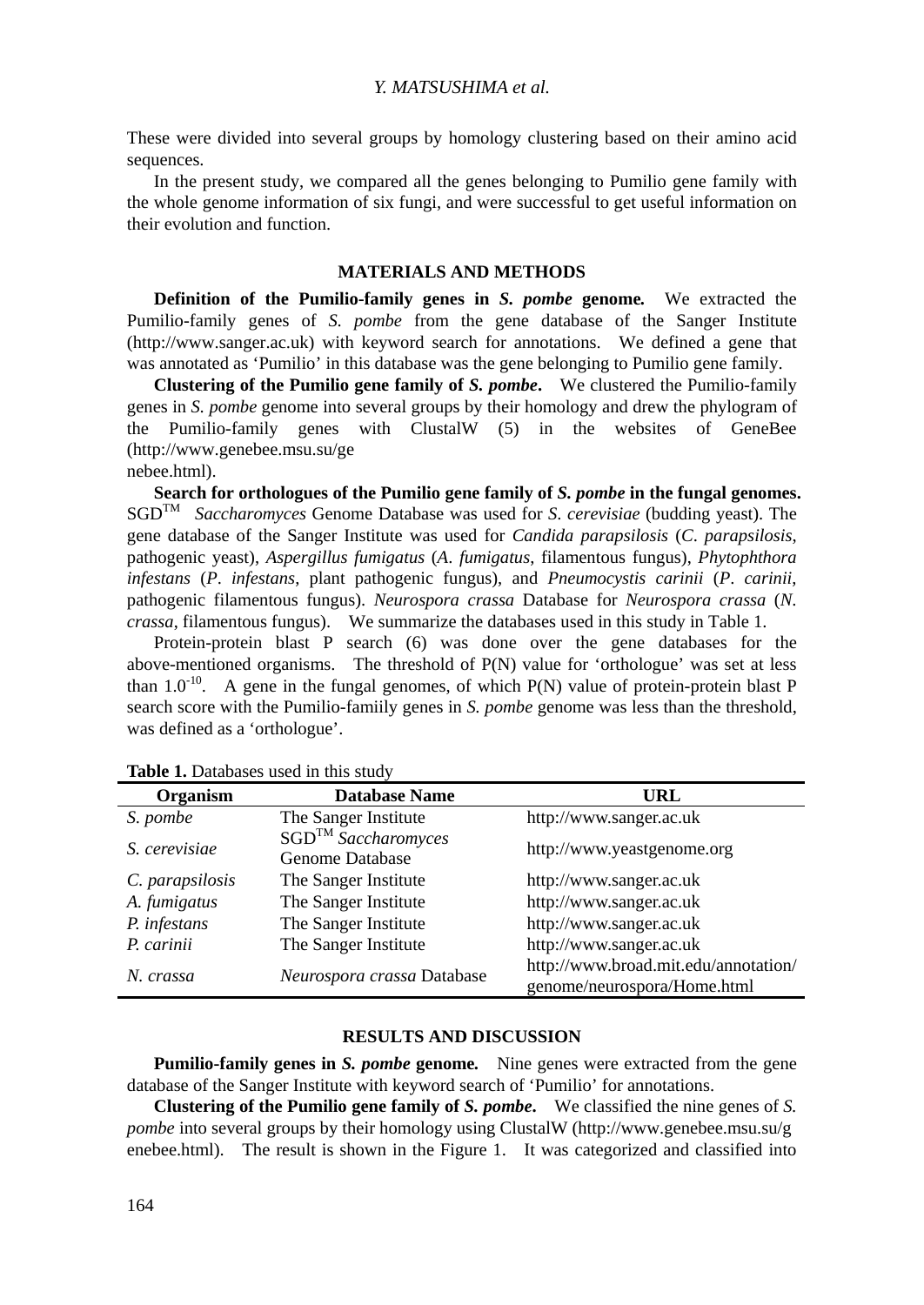#### PUMILIO GENE FAMILY IN FUNGI

the four groups. The first group includes the five genes (SPAC4G8.03c, SPAC6G9.14, SPAC1687.22c, SPAC4G9.05 and SPCC1682.08c). The second group includes the two genes (SPBC56F2.08c and SPBP35G2.14). The only one gene (SPCP1E11.11) belongs to the third group and the last gene (SPAC6G9.02c) belongs to the forth, respectively.

In the first group (named as Group 1), SPAC4G8.03c and SPAC6G9.14 were considered to be functionally similar to each other from their remarkably low P(N) value  $(1.5<sup>-70</sup>,$  Table 2). Likewise, SPAC4G9.05 and SPCC1682.08c were considered to be very similar to each other from their low P(N) value  $(2.8<sup>-79</sup>)$ . Therefore, two pairs of similar genes existed in Group I (Figure 1).

In the second group (Group II), P(N) value between SPBC56F2.08c and SPBP35G2.14 was remarkably low  $(2.4<sup>-89</sup>)$ , then they were considered to form a pair.

| Group                    |             |             |              |             |              |
|--------------------------|-------------|-------------|--------------|-------------|--------------|
| Gene                     | SPAC4G8.03c | SPAC6G9.14  | SPAC1687.22c | SPAC4G9.05  | SPCC1682.08c |
| SPAC <sub>4</sub> G8.03c | 0.0         | $1.5^{-70}$ | $1.2^{36}$   | $2.4^{-17}$ | $4.7^{16}$   |
| SPAC6G9.14               | $1.5^{-70}$ | 0.0         | $7.9^{-52}$  | $8.0^{-20}$ | $8.9^{-19}$  |
| SPAC1687.22c             | $1.2 - 36$  | $7.9^{-52}$ | 0.0          | $2.0^{-29}$ | $4.0^{36}$   |
| SPAC4G9.05               | $2.4^{-17}$ | $8.0^{-20}$ | $2.0^{-29}$  | 0.0         | $2.8 - 79$   |
| SPCC1682.08c             | $4.7^{16}$  | $8.9 - 19$  | $4.0^{-36}$  | $2.8 - 79$  | 0.0          |
| SPBC56F2.08c             | $1.5^{-11}$ | $2.6^{16}$  | $1.8^{-11}$  |             |              |
| SPBP35G2.14              | $4.5^{-11}$ | $4.3^{-21}$ | $6.9^{-14}$  |             |              |
| <b>SPCP1E11.11</b>       |             |             |              |             |              |
| SPAC6G9.02c              |             |             |              |             |              |

Table 2. Probability of blast P search (P(N)) of the orthologues with homology to the Pumilio-family genes in *S. pombe*

| Group        | $\mathbf H$  | Н           | Ш           | VI          | Annotation*                     |
|--------------|--------------|-------------|-------------|-------------|---------------------------------|
| Gene         | SPBC56F2.08c | SPBP35G2.14 | SPCP1E11.11 | SPAC6G9.02c |                                 |
| SPAC4G8.03c  | $1.5^{-11}$  | $4.5^{-11}$ |             |             | RNA-binding<br>protein          |
| SPAC6G9.14   | $2.6^{16}$   | $1.1^{-23}$ |             |             | RNA-binding<br>protein          |
| SPAC1687.22c | $1.8^{-11}$  | $6.9^{-14}$ |             |             | RNA-binding<br>protein Puf3     |
| SPAC4G9.05   |              |             |             |             | meiotic PUF<br>family protein 1 |
| SPCC1682.08c |              |             |             |             | RNA-binding<br>protein $Mcp2$   |
| SPBC56F2.08c | 0.0          | $2.4 - 89$  |             |             | RNA-binding<br>protein          |
| SPBP35G2.14  | $2.4 - 89$   | 0.0         |             |             | RNA-binding<br>protein          |
| SPCP1E11.11  |              |             | 0.0         |             | RNA-binding<br>protein          |
| SPAC6G9.02c  |              |             |             | 0.0         | RNA-binding<br>protein Nop9     |

\*: Annotation was from quotations of the database of the Sanger Institute.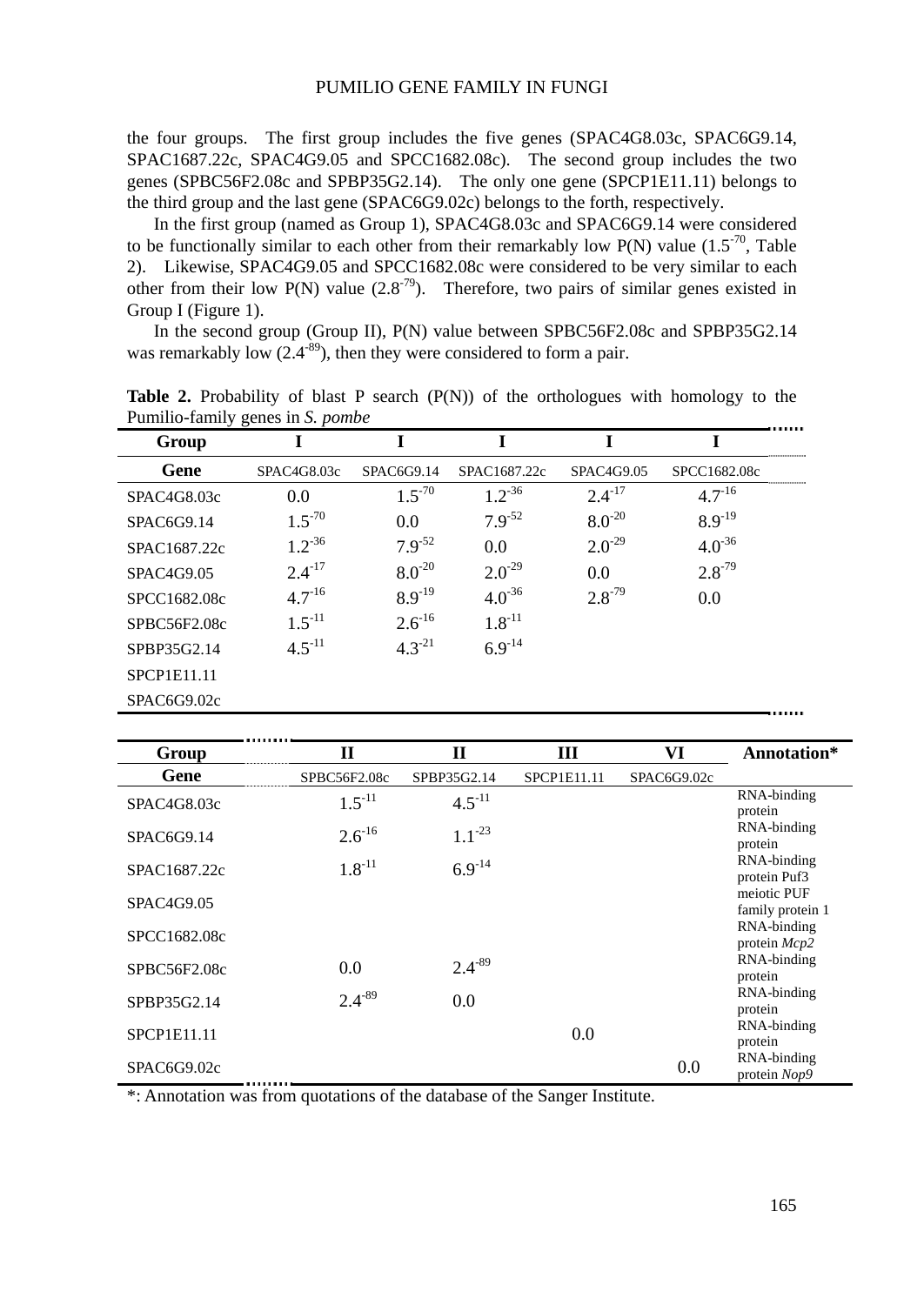

**Figure 1.** Phylogram of Pumilio gene family of the fission yeast *Schizosaccharomyces pombe*. The genes were classified into four groups by their homology. The graduation line below the chart shows the calculated distance between all pairs of the sequences from the multiple alignments.



**FIG. 2.** Pumilio family RNA-binding repeats in Pumilio gene family of *Schizosaccharomyces pombe*. Location data of Pumilio family RNA-binding repeats and RNA recognition motifs were obtained from the gene database of the Sanger Institute. Location of both of 'Pumilio family RNA-binding repeat (PUF)' assigned by Pfam-A (9) and 'Pumilio-like repeats' assigned by SMART (10) was aligned as 'Pumilio family RNA-binding repeat'. Location of 'RNA recognition motif ('RRM\_1) assigned by Pfam-A was aligned as 'RNA recognition motif'.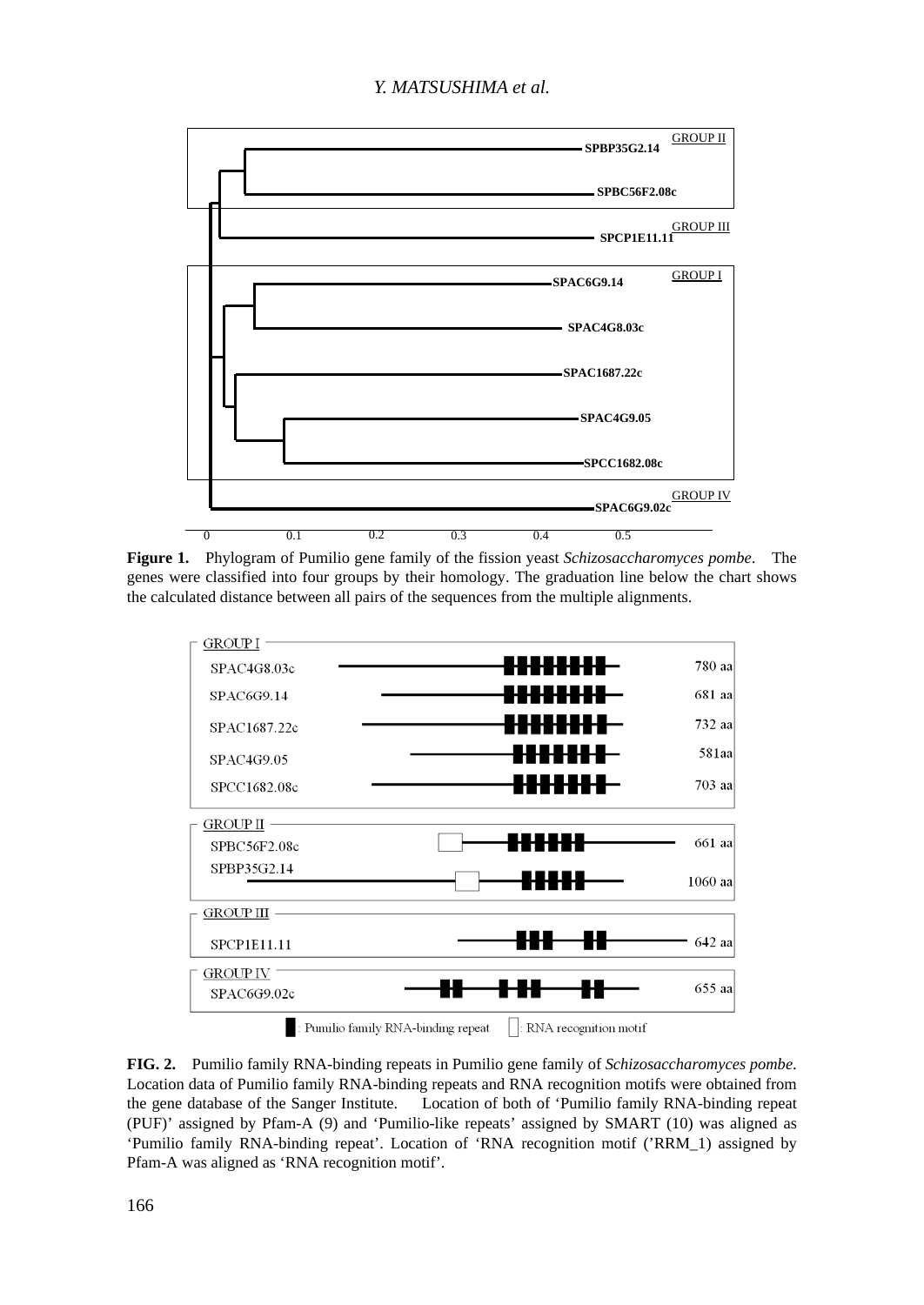#### PUMILIO GENE FAMILY IN FUNGI

Location of two types of the putative RNA-binding motifs ('Pumilio-family RNA-binding repeat' (PUF) and 'RNA recognition motif' (RRM)) is illustrated in Figure 2. In Group I, the Pumilio-family genes include tandem eight or seven PUF repeats in their sequence. In Group II, the two genes include tandem six or five PUF repeats and one RRM. The genes in Group III and in Group IV had five and seven PUF repeats with intervals, respectively. Based on the number of PUF repeats, Group I could be divided into two subgroups; (SPAC4G8.03c, SPAC6G9.14 and SPAC1687.22c) and (SPAC4G9.05 and SPCC1682.08c).

**Search for close orthologues of the** *S. pombe* **Pumilio-family genes in a wide variety of the fugal genomes.** We extracted orthologue of the Pumilio-family genes of *S. pombe* from the six fungal genomes (*S. cerevisiae*, *C. parapsilosis*, *A. fumigatus*, *P. infestans*, *P. carinii* and *N. crassa*) from the databases by protein-protein blast P search, and their number below the threshold of P(N) value was counted and listed. The results are shown in Table 3.

| Group           |             |             |             |             |             | П                         | П           | Ш           | VI          |
|-----------------|-------------|-------------|-------------|-------------|-------------|---------------------------|-------------|-------------|-------------|
| Gene            | <b>SPAC</b> | <b>SPAC</b> | <b>SPAC</b> | <b>SPAC</b> | <b>SPCC</b> | <b>SPBC</b>               | <b>SPBP</b> | <b>SPCP</b> | <b>SPAC</b> |
|                 | 4G8.03c     | 6G9.14      | 1687.22c    | 4G9.05      |             | 1682.08c 56F2.08c 35G2.14 |             | 1E11.11     | 6G9.02c     |
| S. cerevisiae   |             | 4           |             |             | 3           |                           |             |             |             |
| C. parapsilosis | 3           | 3           | 3           |             |             |                           |             |             |             |
| A. fumigatus    | 0           | 0           | $\theta$    | $\theta$    | O           | $\theta$                  | $\theta$    | 0           |             |
| P. infestans    | 0           | $\theta$    |             | $\theta$    | 0           | $\theta$                  | $\theta$    | O           |             |
| P. carinii      |             | 0           |             | $\theta$    | 0           | 0                         |             |             |             |
| N. crassa       |             |             |             |             |             |                           |             |             |             |

**Table 3.** The number of the orthologue with homology to the Pumilio-family genes in *S. pombe*

To our surprise, homology search in only the three fungal organisms (*S. cerevisiae*, *C. parapsilosis* and *N. crassa*) was able to detect *S. pombe* Pumilio orthologues that show low  $P(N)$  values (less than  $1.0^{-10}$ ) of blast P search as shown in Table 3 and Table 4. The absence of Pumilio orthologues in *A. fumigatus*, *P. infestans*, and *P. carinii* may be due to their incomplete genome sequencing projects.

As described above, in the second group (Group II), P(N) value between SPBC56F2.08c and SPBP35G2.14 was remarkably low  $(2.4^{-89})$ . Consistently, only one 'close' orthologue is found in the genome of *C. parapsilosis*, cpara996f03.qlk, as well as in the genome of *N. crassa*, NCU06199.3 as shown in Table 4. These results suggest that SPBC56F2.08c and SPBP35G2.14 have redundant function.

As described below, SPCP1E11.11 in Group III has one orthologue in the genome of *S. cerevisiae*, *C. parapsilosis* and *N. crassa*, and SPAC6G9.02c in Group IV also has one orthologue in these three fungal genomes as shown in Table 4. Therefore, variation in the number of Pumilio gene family seems to be caused by redundancy in Group I and Group II.

Each of the three *S. pombe* genes (SPAC4G8.03c, SPAC6G9.14, SPAC1687.22c) of Group I has more than three orthologues in the genomes of *S. cerevisiae*, *C. parapsilosis* and *N. crassa*. Notably, SPAC4G8.03c has one close orthologue in *S. cerevisiae* with very low P(N) value  $(2.2<sup>-52</sup>)$ , while SPAC6G9.14 has two close orthologues in *S. cerevisiae*  $(1.7<sup>-69</sup>)$  and  $1.1^{48}$ ).

The five genes in Group I would be divided into the same two subgroups as these depended on the number of PUF repeats. It might be shown that the ancestors of Pumilio-family genes in the two subgroups would diverse and become redundant before *S. pombe* had been divided from the other species.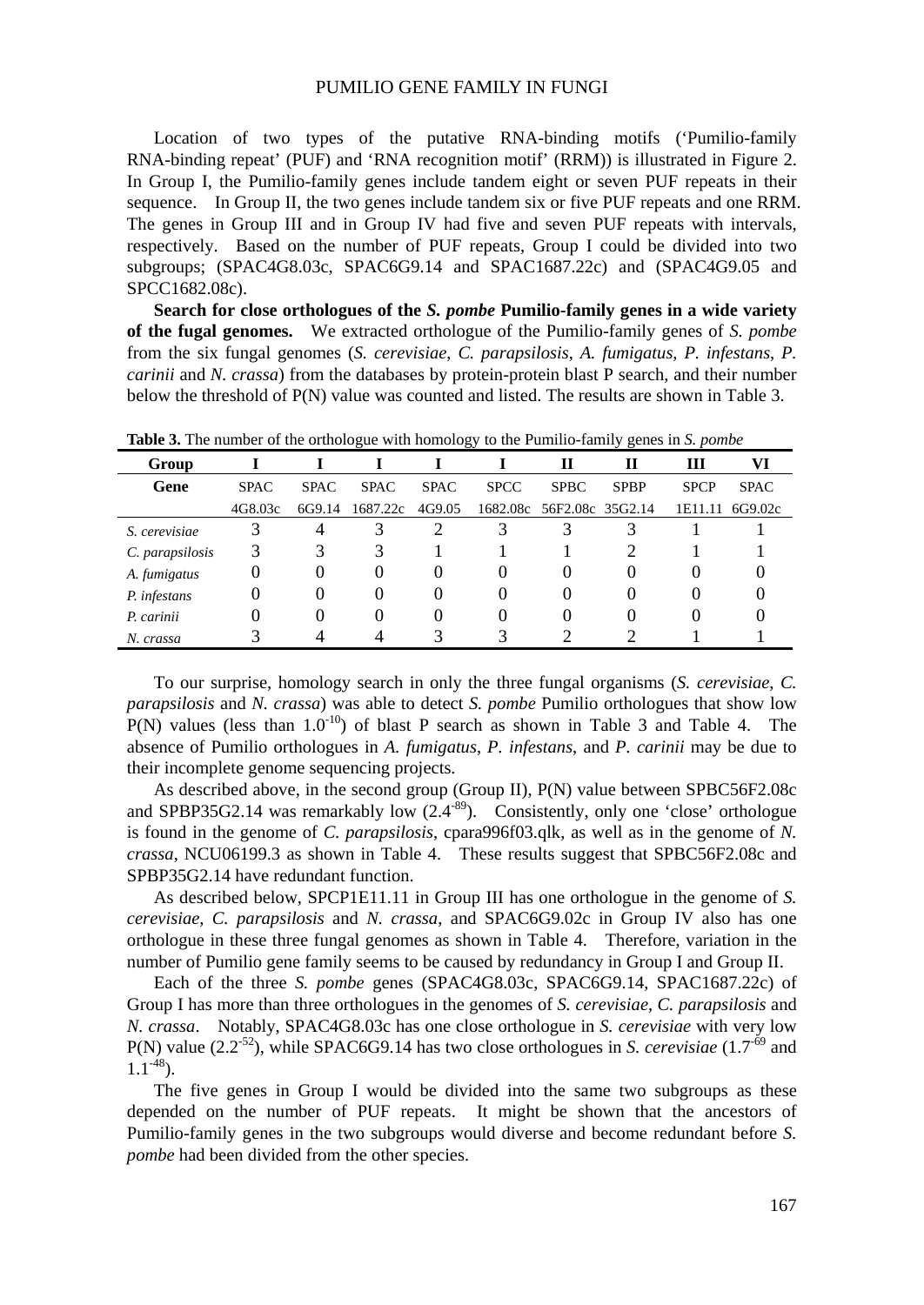## *Y. MATSUSHIMA et al.*

| Group           |                          | I              | I                     | I                     | I               | I                |
|-----------------|--------------------------|----------------|-----------------------|-----------------------|-----------------|------------------|
| Organism        | Gene                     | SPAC4G8.03c    | SPAC6G9.14            | SPAC1687.22c          | SPAC4G9.05      | SPCC1682.08c     |
| S. cerevisiae   | YGL014W                  | $2.2^{-52}$    | $1.7 - 69$            | $4.\overline{6}^{38}$ | $9.4^{-15}$     | $1.1^{-16}$      |
|                 | <b>YGL178W</b>           | $1.6^{30}$     | $1.1 - 48$            | $1.9 - 32$            |                 | $8.6^{-14}$      |
|                 | YLL013C                  | $1.0^{-35}$    | $1.3 - 37$            | $4.1^{-72}$           | $2.8 - 20$      | $1.2^{-28}$      |
|                 | YJR091C                  |                | $8.2 - 13$            |                       |                 |                  |
|                 | YPR042C                  |                |                       |                       |                 |                  |
|                 | YDR496C                  |                |                       |                       |                 |                  |
|                 | YJL010C                  |                |                       |                       |                 |                  |
| C. parapsilosis | cpara817g10.q1k          | $1.9 - 30$     | $1.7 - 50$            | $3.5^{22}$            |                 |                  |
|                 | cpara755c10.q1k          | $3.0^{-30}$    | $5.9^{-55}$           | $4.9^{24}$            |                 |                  |
|                 | cpara600c09.q1k          | $2.2^{-18}$    | $1.2 - 30$            | $1.9^{-61}$           | $5.1^{-15}$     | $1.3^{-18}$      |
|                 | cpara996f03.q1k          |                |                       |                       |                 |                  |
|                 | cpara1143e11.q1k         |                |                       |                       |                 |                  |
|                 | cpara842b07.p1k          |                |                       |                       |                 |                  |
| N. crassa       | NCU01775.3               | ${<}1.0^{-50}$ | ${<}1.0^{-50}$        | ${<}1.0^{40}$         | $3.7^{24}$      | $2.4^{20}$       |
|                 | NCU06511.3               | $5.0^{-27}$    | $1.3 - 30$            | ${<}1.0^{-50}$        | $2.7 - 22$      | $2.2^{26}$       |
|                 | NCU01760.3               | $2.3^{-11}$    | $2.8^{-18}$           | $2.5^{36}$            | ${<}1.0^{-50}$  | ${<}1.0^{-50}$   |
|                 | NCU06199.3               |                | $2.9^{-23}$           | $1.5^{-12}$           |                 |                  |
|                 | <b>NCU09380.3</b>        |                |                       |                       |                 |                  |
|                 | NCU06118.3               |                |                       |                       |                 |                  |
|                 |                          |                |                       |                       |                 |                  |
|                 |                          |                |                       |                       |                 |                  |
| Group           |                          | $\mathbf{I}$   | $\mathbf{I}$          | III                   | VI              | Annotation*      |
| Organism        | Gene                     | SPBC56F2.08c   | SPBP35G2.14           | SPCP1E11.11           | SPAC6G9.02c     |                  |
| S. cerevisiae   | YGL014W                  | $3.8^{-15}$    | $2.6^{14}$            |                       |                 | PUF4             |
|                 | <b>YGL178W</b>           |                |                       |                       |                 | PUF5, MPT5       |
|                 | YLL013C                  |                |                       |                       |                 | PUF3             |
|                 | YJR091C                  | $5.7 - 70$     | $3.2^{-75}$           |                       |                 | PUF1, JSN1       |
|                 | YPR042C                  | $1.2^{-62}$    | $6.8^{-69}$           |                       |                 | PUF <sub>2</sub> |
|                 | YDR496C                  |                |                       | $3.2 - 91$            |                 | PUF <sub>6</sub> |
|                 | YJL010C                  |                |                       |                       | $1.1 - {}^{32}$ | NOP9             |
| C. parapsilosis | cpara817g10.q1k          |                |                       |                       |                 |                  |
|                 | cpara755c10.q1k          |                | $5.6^{17}$            |                       |                 |                  |
|                 | cpara600c09.q1k          |                |                       |                       |                 |                  |
|                 | cpara996f03.q1k          | $4.1 - 33$     | $2.4 - 26$            |                       |                 |                  |
|                 | cpara1143e11.q1k         |                |                       | $6.4 - 78$            |                 |                  |
|                 | cpara842b07.plk          |                |                       |                       | $1.1^{-14}$     |                  |
| N. crassa       | NCU01775.3               | $1.8^{-17}$    | $6.8^{-22}$           |                       |                 |                  |
|                 | NCU06511.3               |                |                       |                       |                 |                  |
|                 | NCU01760.3               |                |                       |                       |                 |                  |
|                 | NCU06199.3               | ${<}1.0^{50}$  | ${<}1.0^{\text{-}50}$ |                       |                 |                  |
|                 | NCU09380.3<br>NCU06118.3 |                |                       | ${<}1.0^{50}$         | $4.5 -42$       |                  |

Table 4. Probability of blast P search (P(N)) of the orthologues in the other fungi with homology to the Pumilio-family genes in *S. pombe*

\*: Annotation was from quotations of the database of the  $SGD^{TM}$ .